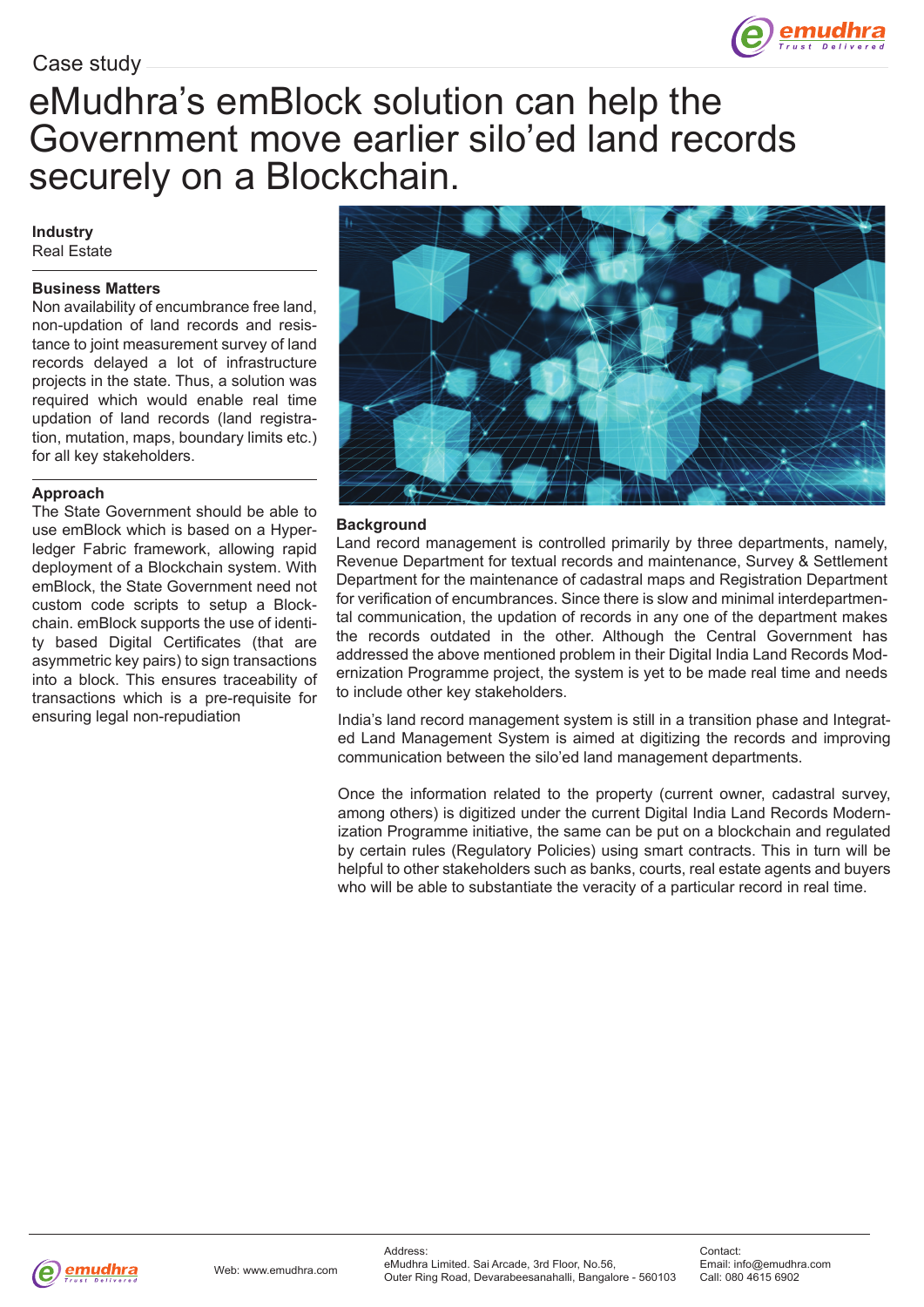# **Blockchain Technology**

Blockchain also referred to as a 'distributed ledger' is a type of database in which transactions are copied to all the computers in a participating network. The information is stored in blocks and given the latest block, all the previous blocks linked together in the chain can be accessed, making the data verifiable and auditable.

## **Features of Blockchain**

a) Participants in the network are used to reach a consensus

b) Identity is established using cryptography and Digital Signatures

c) Blockchain is time stamped and programmable

d) Records are immutable and changing historic records is near to impossible

### **Benefits**

The State Government will be able to reap the following benefits with minimum latency and immutability

- Partition of plots and simultaneous updation of Cadastral Maps
- Reclassification of Land Use
- Correction of Land Records against Appeal cases & Court's Order.
- In the case of mortgaged property, banks and housing finance companies can validate the information and seek correction if there are any differences in the land pledged to them.



# **Solution**

#### **emBlock which is based on a Hyperledger Fabric has the following business blockchain components:**

a) Registration and Stamp Revenue **Department** 

- b) Survey and Settlement Department
- c) Revenue Department
- d) External Agencies like Banks, Courts etc

#### **The following information will be accessible to all the participants on the blockchain:**

a) Registered sale deed between the seller and the buyer

- b) Transfer or change of title of property
- c) Updated land related data and maps (as provided by the survey & settlement department)

d) Data pertaining to the revenue collected e) Banks can view land records and buyer's credit worthiness before issuing loans

emBlock which is based on a Hyperledger Fabric has the following business blockchain components:

• **Consensus Layer** - Responsible for generating an agreement on the order and confirming the correctness of the set of transactions that constitute a block.

• **Smart Contract Layer** - Responsible for processing transaction requests and determining if transactions are valid by executing business logic.

• **Communication Layer** - Responsible for transporting peer-to-peer messages between nodes that participate in a shared ledger instance.

• **Data Store Abstraction** - Allows different data-stores to be used by other modules. • **Identity Services** - Enables the establishment of a root of trust during setup of a blockchain instance, enrolment and registration of identities or system entities during network operation, and the management of changes like drops, adds, and revocations. It also provides authentication and authorization.

• **Policy Services** - Responsible for policy management of various policies specified in the system, such as the endorsement policy, consensus policy or group management policy. It interfaces and depends on other modules to enforce various policies.

• **APIs** - Enables interface between clients, applications and the blockchain.

**emBlock will have the following identities :**

#### a. **Certifying Authority System:** A

client-server system which is responsible for identity management and supports features such as registration of user and node identities, issuance of enrolment certificates and certificate lifecycle management.

b. **Peers/Nodes:** Peers play a vital role in performing any transaction, from storing a copy of the ledger; they can also take part in endorsing the transactions based on defined consensus logic. Peers have a logical association to the organization and each organization will need to possess an anchor peer through which other peers communicate.

c. **Admin:** Each organization will have an admin (a super user who is responsible for user management). The roles and entitlements of the admin or other super users can be created to mimic existing approval workflows within and across organizations.

d. **Channels:** Channels provide logical access control and can be defined based on use case to restrict participant access. For ex: Channel 1 could run a land records management use case while Channel 2 could run a KYC use case.

e. **Ledger:** The ledger is a sequenced, tamper-resistant record of all state transitions in the fabric.